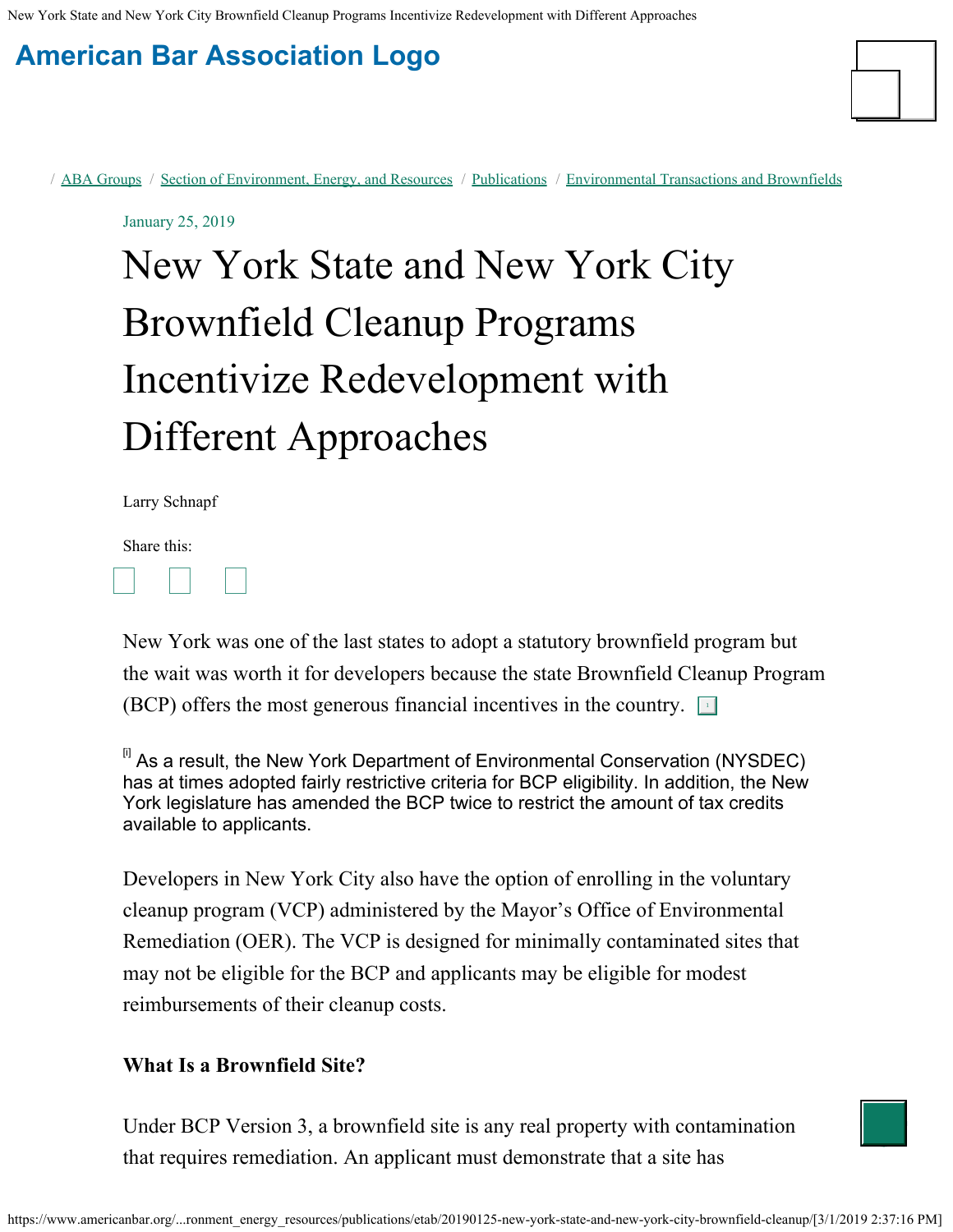contamination in excess of applicable NYSDEC standards based on the reasonably anticipated use of the property. Generally, this means that contamination must exceed track 2 cleanup track. Applicants will have to include at least a Phase 2 assessment (e.g., soil or groundwater samples) to establish the presence of contamination requiring remediation.

Sites may be accepted into the BCP where the contamination is from a source on the property or where the groundwater beneath the property or contaminated vapors in the soil are migrating from an off-site source. However, sites are not eligible for the tangible property tax credits, though they will be able to claim the site preparation costs tax credit.

Sites will not be eligible for the tangible property tax credit where the property was previously remediated under a NYSDEC remedial program, and the site could be developed for its then-intended use. It is unclear how this provision will be interpreted in circumstances where, for example, a prior cleanup achieved a commercial level of cleanup and the applicant would like to enroll the site in the BCP to perform an unrestricted residential cleanup to support a multifamily development. The site could be eligible for a site preparation costs tax credit.

Sites that are already subject to an enforcement order are not eligible for the BCP. This prohibition does not apply to petroleum-contaminated sites that are subject to a stipulation agreement issued by the NYSDEC under the Oil Spill program. However, a consent order issued under the petroleum spills program will render a site ineligible for the BCP.

Sites on the state Registry of Inactive Hazardous Wastes Sites (state superfund list) or that are subject to the federal Resource Conservation and Recovery Act (RCRA) may be eligible for the BCP where the site is owned, or under contract to be purchased at the time of the application, by a volunteer, and the NYSDEC has not identified a responsible party with the ability to pay for the investigation or cleanup of the site.

# **Eligible Applicants**

BCP applicants may include current property owners, prospective purchasers,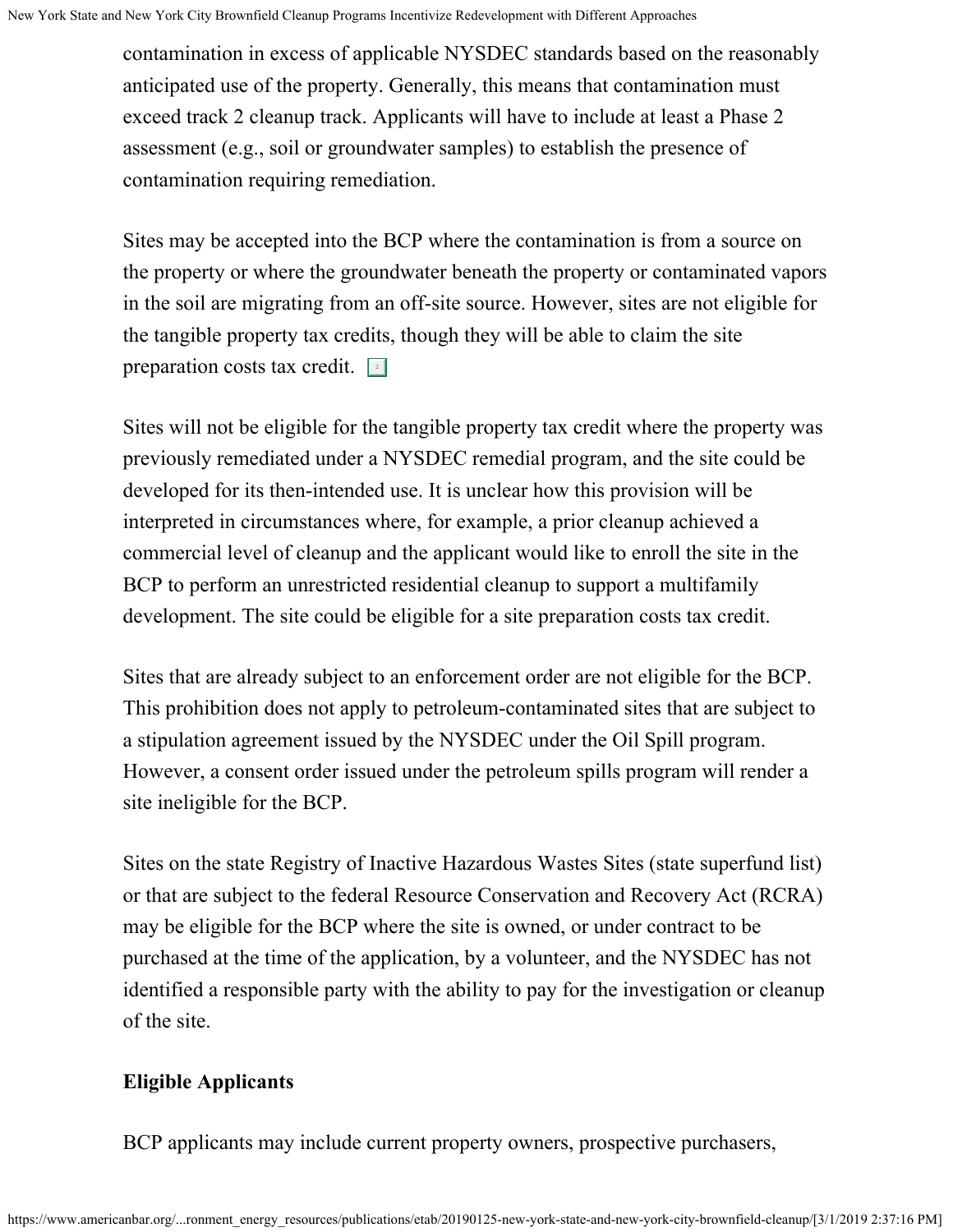developers, and tenants. An applicant does not have to own the property to submit a BCP application. Parties who are subject to a federal or state civil or criminal proceeding or action involving the property, a recipient of an order to investigate or remediate the property, or an outstanding claim for reimbursement by the New York State Oil Spill Fund are not eligible for the BCP.

There are two types of BCP applicants. The BCP applicant category influences the potential scope of the cleanup.

A "volunteer" is an applicant that is not responsible for the contamination.  $\Box$ 

 This could include purchasers, new tenants and developers. It could also include existing owners or tenants, provided that they did not cause or contribute to the contamination. Applicants that would be considered "responsible parties" would be accepted as "participants." <mark>⊡</mark> The key distinction between a "volunteer" and a "participant" is that the volunteer is required only to clean up on-site contamination, while participants have to remediate off-site, as well as on-site, contamination. The ability to confine the cleanup to the brownfield site is an extremely important benefit since it not only limits the cleanup costs but also helps eliminate uncertainty about the ultimate costs of cleanup (i.e., parties can develop worst-case scenarios on the volume of soil that would have to be removed from a site).

Sometimes the property owner wants to be added to the brownfield cleanup agreement (BCA) so it can benefit from the liability protections provided by a certificate of completion (COC), which is the New York version of a no further action letter. If the NYSDEC considers the seller or lessor (when the applicant is a lessee) to be a responsible party, this could expand the scope and complexity of the cleanup that the applicant would need to implement. The reason is that if an application is jointly submitted by a "volunteer" applicant (i.e., the tenant or purchaser) and a participant (seller/lessor), the application will be treated as one submitted by a participant and the BCA would identify the applicants as participants. This means that the applicants would have to address any off-site contamination that may be emanating from the site. Thus, the status of a seller/lessor should be considered and discussed with the NYSDEC before including them in the application or on the BCA.

# **BCP Applications**

Applicants usually attend a pre-application meeting to review site environmental history, the proposed project and timing. The NYSDEC strongly encourages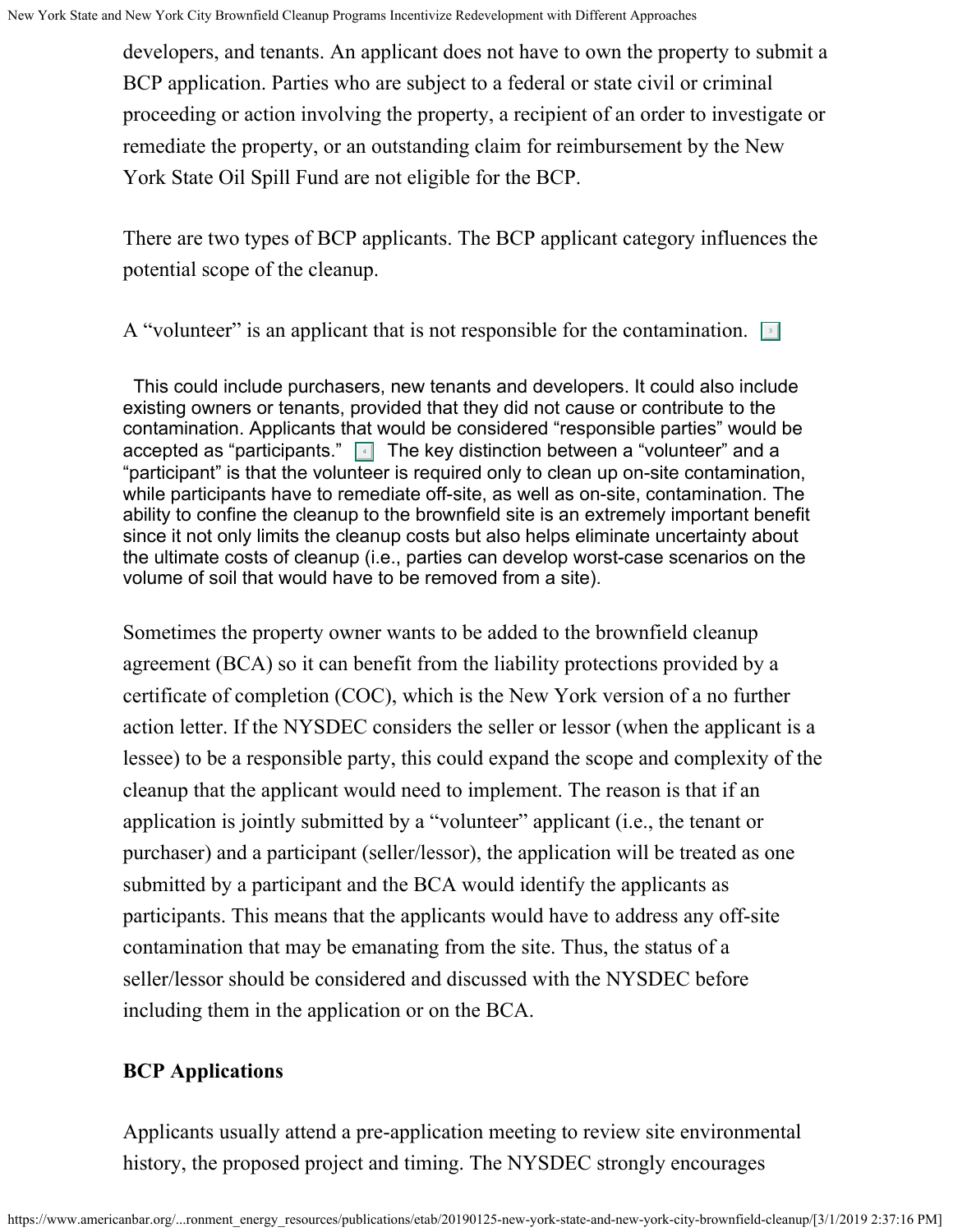applicants to attend a pre-application meeting. Indeed, these meetings can be very helpful particularly where the applicant is operating under time constraints because of a planned transaction. The NYSDEC representative often provides valuable feedback on what additional information may be needed to enhance BCP acceptance.

When an application is submitted, the NYSDEC has 30 days to determine that the application is "complete." Often, the NYSDEC will identify additional information that should be included. Once the application is deemed complete, a notice of the application will be published in the Environmental Notice Bulletin (ENB), which is published every Wednesday. The ENB notice starts a 30-day public comment period (45 days if the application is accompanied by a remedial investigation work plan).

At the close of the public comment period, the NYSDEC will issue a letter advising the applicant if it has been accepted into the BCP. If the application is accepted, the NYSDEC will send a BCA to the applicant for execution. The site will officially be enrolled in the BCP when the applicant returns a signed BCA and NYSDEC executes the BCA.

Applicants do not have to own the property to enroll in the BCP but applications involving leased parcels can pose a number of complications. Moreover, the challenges are different for a new lease, where the parties contemplate submission of a BCP application, as opposed to an existing lease, where the tenant may want to take advantage of the BCP to help finance building renovations or expansions.

When the applicant does not own the land, the NYSDEC will require that the applicant have access to the site to implement all requirements of the BCP. The tenant can demonstrate access by either having the access set forth in the lease or through a separate access agreement. Obviously, the standard environmental contingency clause that prohibits the tenant from notifying the NYSDEC of the sampling results will be inadequate. For existing leases and long-term ground leases that were executed before the potential for a BCP application was contemplated, a separate access agreement is likely the easiest route for satisfying this requirement.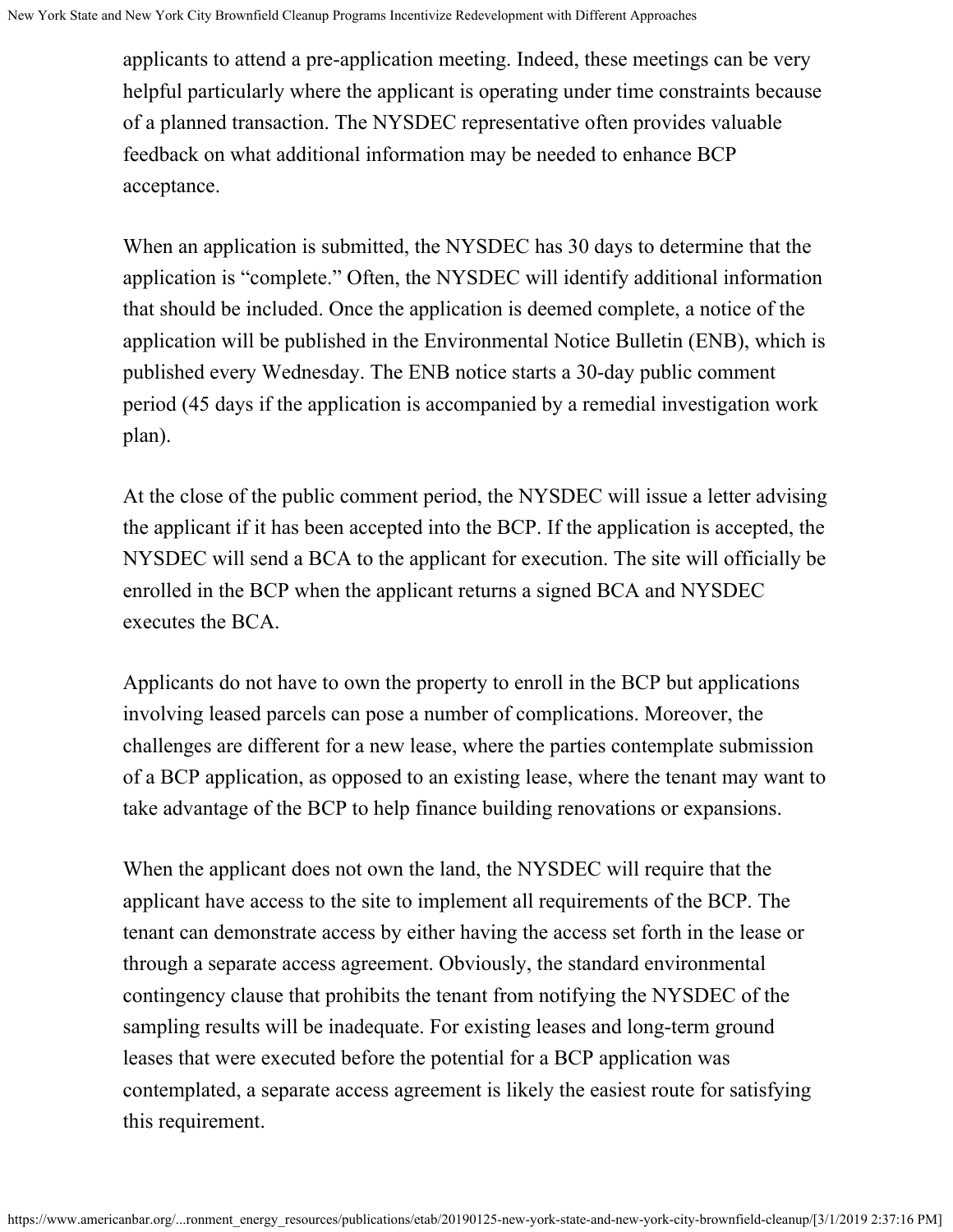Since a Phase 2 assessment will have to be included in the BCP application, a new tenant considering applying to the BCP will have to negotiate the right to collect soil and groundwater samples before it takes possession of the premises. If acceptance into the BCP will be a condition of entering into the lease, this work may have to be scheduled several months before the commencement date of the lease because of the time it takes for an application to be accepted by the NYSDEC.

If the cleanup does not achieve an unrestricted residential standard, the NYSDEC will require the use of institutional and engineering controls. These controls will be memorialized in an environmental easement that must be executed and recorded by the lessor. The environmental easement must be recorded before the NYSDEC issues its COC. If the lessor refuses to execute or record what amounts to use restrictions on its fee, the lessee/BCP applicant will have to implement a costlier unrestricted cleanup to obtain a COC. Thus, the lease should contain a covenant requiring the lessor to cooperate and execute any documents required by the NYSDEC in connection with the BCP.

### **BCA Amendments**

The BCA may be amended to add new parties by submitting an application to amend the BCA. Only those parties who are named on the BCA will be identified as a certificate holder on the COC and only certificate holders may claim the BCP tax credits. As a result, it is important for clients to keep their counsel informed if new partners should be added (or existing applicants removed) from the BCA.

The BCA may also be amended to change property descriptions such as when there is a zoning lot change or to add additional parcels to the BCP site. A minor addition to or subtraction from the BCP site can be accomplished by filing an application to amend the BCA.  $\boxed{\phantom{1}}$ 

However, significant changes may require a separate application.  $\square$ 

# **COC Deadlines**

Applicants who were accepted into the BCP prior to June 23, 2008 (BCP Version 1), had to obtain their COCs by December 31, 2017. If the applicant failed to obtain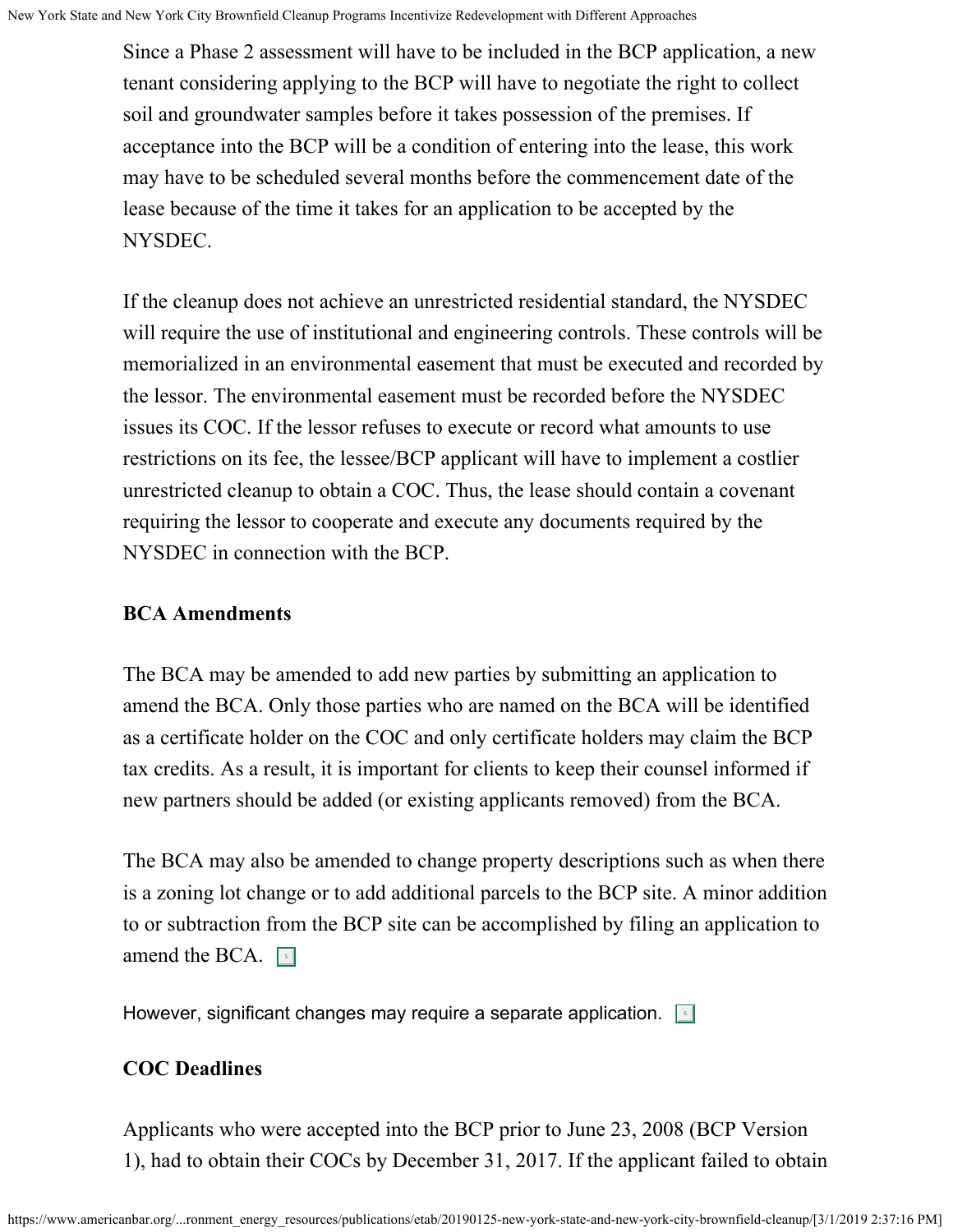a COC by this date, it can remain in the BCP but is subject to the more restrictive tax credit framework that became effective on July 1, 2015.

Applicants accepted after June 23, 2008 and before July 1, 2015 (BCP Version 2) will have until December 31, 2019, to receive COCs. Applicants who fail to obtain COCs by this date will not be terminated from the BCP, but will be treated as though the application was accepted after July 1, 2015, and will be subject to the new tax credit framework.

Applicants that receive a notice of acceptance between July 1, 2015 and December 31, 2022 (BCP Version 3) will have until March 31, 2026, to obtain their COCs. DEC has issued 363 COCs under the BCP.

Purchasers of BCP sites must determine which version of the BCP the site was accepted into to evaluate the potential financial benefits as well as the applicable COC deadline.

## **Liability Protection**

An important benefit of the BCP is that applicants receive a no further action letter known as a COC after they complete a NYSDEC-approved cleanup. The COC contains a covenant not to sue from the State of New York that runs with the land and will also provide contribution protection for cleanup costs.  $\Box$ 

The contribution protection does not extend to third party claims for bodily injury or property damage.

# **Brownfield Tax Credits (BTCs)**

In addition to liability protections, the BCP offers the most generous tax credits in the country. The brownfield tax credits (BTCs) are refundable so that if the credits exceed the applicant's tax liability, the credit is treated as a tax overpayment and the state will issue a check. Applicants can claim three types of tax credits.

The first tax credit is known as the "site preparation cost" (SPC) credit. Applicants accepted into the BCP prior to July 1, 2015, are entitled to two categories of SPC credits. The first category includes those costs necessary to qualify the site for a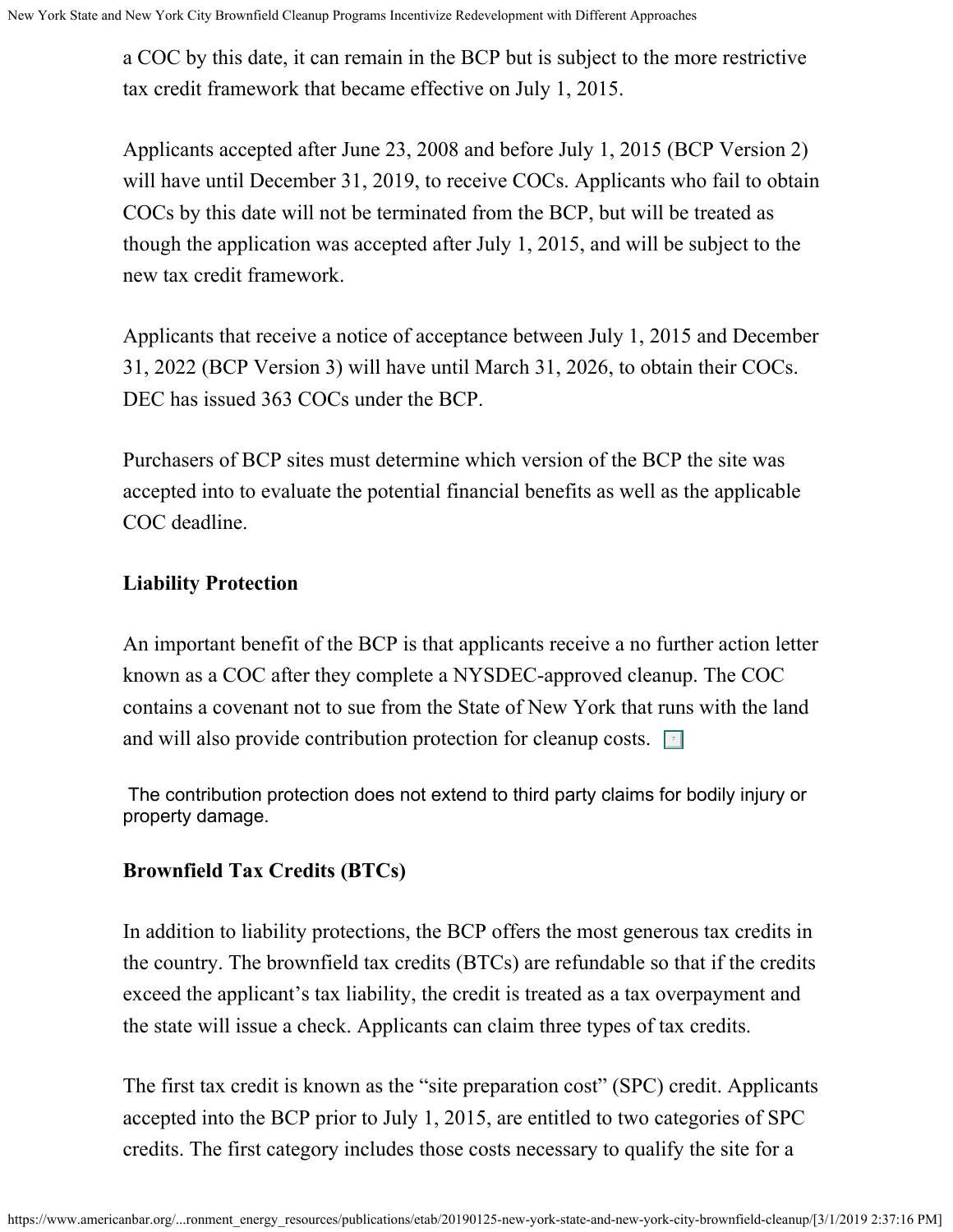COC, while the second category includes those costs incurred to prepare the property for development. Thus, for BCP Version 1 and 2 sites, the SPC includes not only cleanup costs but also demolition, soil excavation, scaffolding, support of excavation and dewatering expenses. Depending on the cleanup track achieved and type of development (e.g., residential, commercial or industrial), applicants may claim between 23 percent and 50 percent of their SPCs and five years of groundwater remediation costs.

Because of the perception that excess SPCs were being claimed for excavation and foundation costs unrelated to contamination (e.g., excavating clean dirt to make room for subgrade parking), the 2015 amendments to the BCP program severely curtailed the eligible SPCs to only those expenses necessary to implement a site investigation or remediation, or to otherwise qualify for a COC. These changes apply to sites accepted into BCP Version 3 (applications accepted on or after July 1, 2015). Furthermore, eligible SPCs will include only foundation costs required to construct a cover system (e.g., engineering controls). The change in the SPC definition not only reduces the amount of SPC tax credits that an applicant may claim but also has the potential to reduce the tangible property tax cap.

The second, and most generous BTC that is available is the qualified tangible property (QTP) tax credit, which ranges from 10 percent to 24 percent of the value of the improvements constructed on the brownfield site, subject to a cap of \$35 million or three times the SPC, whichever is less.  $\sqrt{\frac{1}{2}}$ 

For BCP Version 3 sites, the QTP begins with a 10 percent base. Applicants can qualify for an extra 5 percent for affordable housing projects as defined by the NYSDEC, sites located in Environmental Zones (En-Zones), sites located within a Brownfield Opportunity Area (BOA) where the development conforms to the plan for a BOA certified by the Department of State, and sites used primarily for manufacturing activities. QTP-eligible costs include demolition and foundation costs that are not included in the SPC component, as well as costs associated with nonportable equipment, machinery, and associated fixtures and appurtenances used exclusively on the site, regardless of their depreciable life for federal income tax purposes. Applicants (or their transferees) have up to 120 months after the issuance of a COC to place a building into service (i.e., obtain a certificate of occupancy) and claim the QTP credit.

The 2015 BCP amendments eliminated the QTP as an "as of right" credit for BCP sites in New York City. For sites accepted into BCP Version 3, applicants for NYC sites have to satisfy one of the following criteria to be eligible for the QTP credit: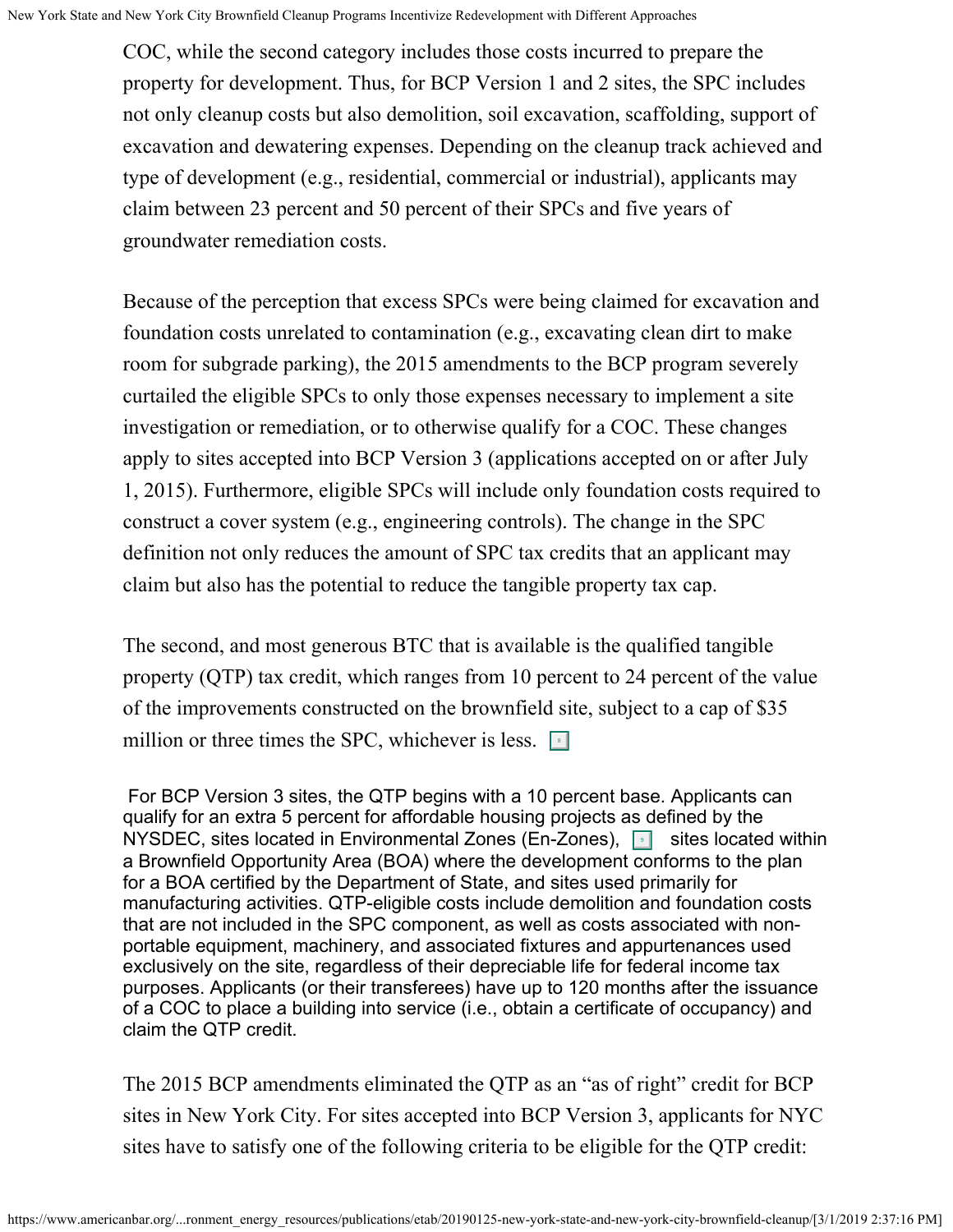- at least half of the site is located in an En-Zone;  $\circ$
- the property is an "affordable housing" project;  $\circ$
- the property is "upside-down"—the projected remediation costs are at least  $\circ$ 75 percent of the appraised value of the property at the time of the application. The appraised value must be based on an "as if" hypothetical assumption that the property is not contaminated. It should be noted that while there are a variety of ways to calculate property value (e.g., income stream, cost to repair and comparison sales), the law does not specify which approach is to be used; and,
- the property is "underutilized."  $\boxed{10}$  $\circ$

The final tax credit available for post-COC groundwater monitoring costs is at the same percentage as the SPC credit. This credit may be claimed annually for the five-year period following the issuance of the COC.  $\Box$ 

#### **New York City Voluntary Cleanup Program**

The OER Voluntary Cleanup Program (VCP)

can be used to address moderately contaminated sites such as contaminated fill sites, the E-designation program, and oil spills that are confined to the property. OER has entered into a memorandum of understanding with the NYSDEC so that the NYSDEC will honor cleanups supervised by OER under its VCP.

The OER VCP does not offer significant financial incentives but is a popular tool for moderately contaminated sites because of OER's streamlined approach that allows sites to complete remediation fairly quickly. Approximately 500 sites have enrolled in the VCP.

Sites that are eligible for VCP are those where redevelopment of real property is complicated by the presence or potential presence of detectable levels of contamination. **13** 

Properties that are remediated through the VCP receive a notice of completion, Fu which includes a New York City liability release and a statement from the NYSDEC that it has no further interest and does not plan to take enforcement action or require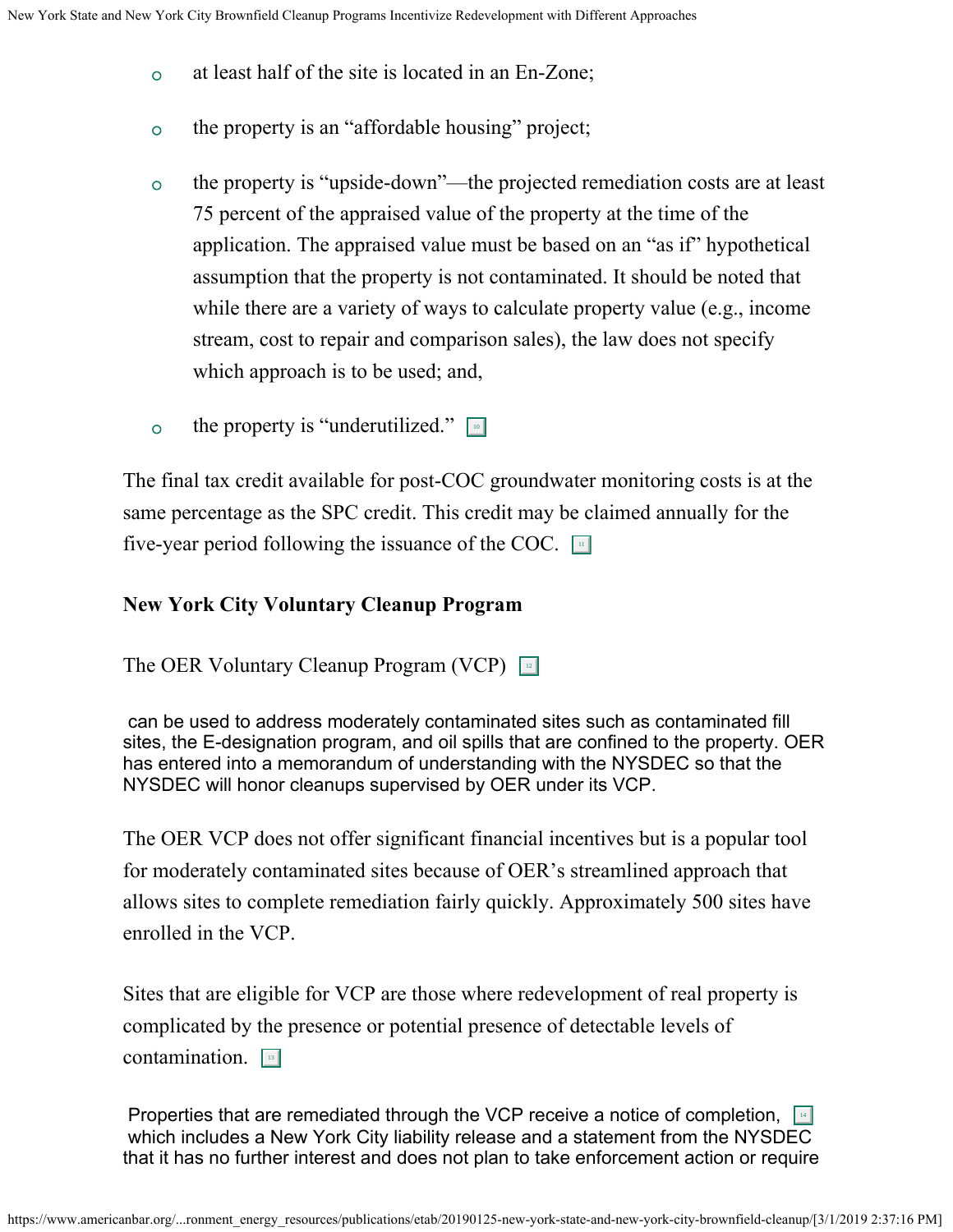remediation of the property. Applicants also receive a Green Property Certification that symbolizes the city's confidence that the property is protective of public health and the environment.  $\boxed{\text{is}}$ 

In addition, applicants may be able to tap a modest suite of investigation/cleanup grant programs offered by OER that can help plug the funding gap caused by the need to perform remedial actions. Sites enrolled in the VCP are eligible for the Brownfield Incentive Grants (BIG) program, which funds four types of grants, including pre-enrollment investigation costs, remediation, technical assistance to non-profit developers of Preferred Community Development Projects, and purchase of pollution liability insurance or cleanup cost cap insurance. BIG grants may also be used for the Hazardous Materials E-Designation and Restrictive Declaration Remediation programs (see below).

Grant awards currently range from \$25,000 to \$50,000 for most projects.

OER also recently embarked on a brownfield "jump start" program for affordable housing and certain industrial site expansion projects that were contemplating applying to the NYSDEC BCP For qualifying sites, OER will provide up-front refundable grants of up to \$125,000 for investigation and \$125,000 for site remediation costs. The funds are repaid to the city after the project receives BCP tax credits.

VCP applicants can also utilize the OER Clean Soil Bank, which can help with soil management costs. An applicant can be either a generator of soil or receive clean fill.

One of the key challenges facing purchasers of contaminated property is that the landowner liability protections under the federal Comprehensive Environmental Response, Compensation and Liability Act (CERCLA or Superfund) and similar state laws are self-implementing.

While the Environmental Protection Agency (EPA) may occasionally enter into a prospective purchaser agreement or issue a comfort letter, EPA and state environmental agencies do not have the resources to routinely review the thousands of Phase 1 reports generated annually in commercial real estate or financing transactions. Thus, a purchaser will not know if it has qualified for one of these defenses until the purchaser has been sued or a defendant files a counterclaim in a contribution claim filed by the purchaser, and a court issues a final ruling.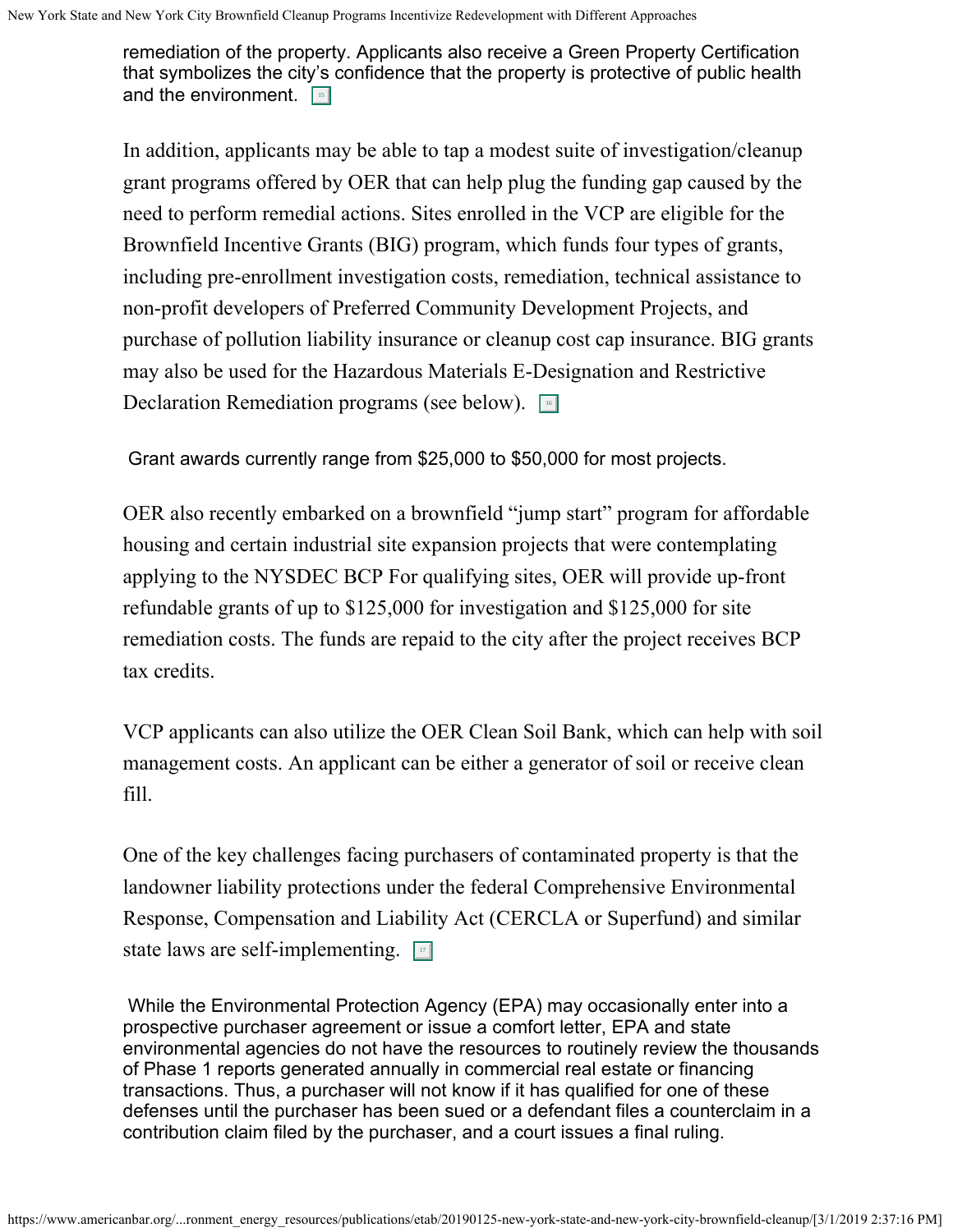To facilitate redevelopment, OER is willing to issue several types of letters. The most commonly requested letter is a pre-VCP enrollment "comfort letter." Frequently, when a consultant recommends further sampling or cleanup, lenders may require a borrower to enroll in a voluntary cleanup program prior to the closing and require the borrower to covenant to obtain a "no further action" letter from the appropriate regulatory agency. Unlike other remedial programs, the OER voluntary cleanup program does not accept applicants until after a site has been characterized and documented in a remedial investigation report. Thus, a borrower may not be able to actually enroll in the VCP until after the closing. To provide assurance to a lender, OER will issue a pre-enrollment letter indicating that the borrower is making progress toward acceptance into the VCP. OER interprets this sentence very broadly and will write letters to satisfy the concerns of lenders.

Another type of OER letter is known as an "acceptance letter." This type of letter is particularly useful when a Phase 2 report identifies contaminants slightly above the standards established by the NYSDEC, but there are not any completed pathways because of the existence of a building foundation, paved surfaces, and the like. OER will review Phase 2 reports and if it agrees that no further action is required, OER will issue a letter indicating it accepts or agrees with the conclusions of the report.

OER also may agree to issue an Environmental Review and Assessment (ERA) letter, which may be used where the presence of contamination may complicate a real estate or financing transaction.

OER will issue an ERA letter where it determines that existing conditions at a property are protective of public health. OER does not anticipate issuing a letter where contamination requires further action beyond that contemplated under the transaction to render a property protective for its intended use. To obtain an ERA letter, a party will meet with OER to discuss the nature of the transaction, prior and current site uses and operational history of the property, the proposed development, known site contamination, and how the ERA letter will facilitate the transaction. As part of the process, OER will review available data on the property, including a Phase 1 and all Phase 2 reports, and compare the identified contamination against the state soil cleanup objectives solution determine if the existing or proposed property conditions are protective of the property's future use. If as a result of this review OER determines further environmental investigation or remedial action is warranted, OER will consider issuing an ERA letter to identify those additional studies and remedial actions if requested by both parties.

OER has also developed a "standstill letter," which can be used when a seller seeks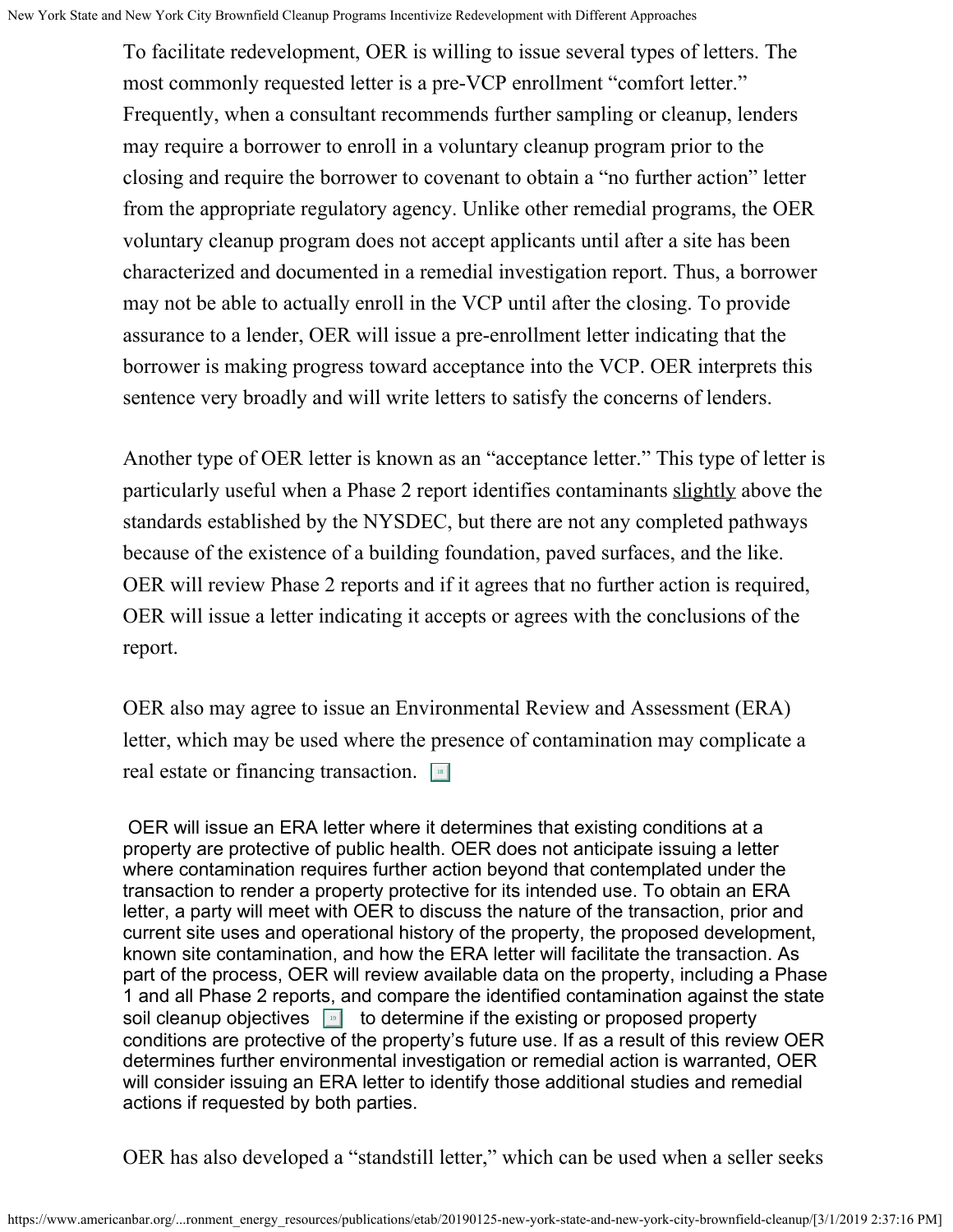to sell property but environmental issues have complicated a transaction. In such a case, the seller can investigate the site and develop a generic remedy with OER. The site would then be enrolled in VCP but would be in a "standstill" mode with no requirement to proceed with the remedy. It is hoped the existence of an approved remedy will provide comfort to a prospective purchaser and its lender since the buyer will be able to estimate the cleanup costs. After the purchaser acquires title, it can then implement the pre-approved remedy—provided the proposed reuse is consistent with the approved remedy.

All is not lost if you have learned about the VCP after construction has started or is significantly completed. OER has developed a "look back" track where projects may be able to obtain liability protection if the remedial action conforms to the OER program requirements. If the applicant enrolls a project in the VCP to perform the additional remedial work that is required, it is eligible for grants and other OER VCP incentives.

The OER VCP may also be used to satisfy requirements of the National Environmental Policy Act (NEPA)

or the State Environmental Quality Review Act (SEQRA) for projects being funded by the New York City Department of Housing Preservation and Development (HPD). The federal Department of Housing and Urban Development (HUD) has established regulations implementing NEPA <u>part</u> when HUD staff performs environmental reviews and when local governments assume HUD responsibility.  $\boxed{\tiny 22}$  . In New York City, HPD has assumed responsibility for environmental review that would normally be performed by HUD.

All property proposed for use in HUD programs must be free of hazardous materials, contamination, toxic chemicals and gases, and radioactive substances where the hazard could affect the health and safety of occupants or conflict with the intended use of the property.  $\boxed{\phantom{a}^{\text{3}}}$ 

As a result, developers of affordable projects receiving funding from HUD or HPD often have to perform environmental reviews for the presence of hazardous materials to comply with NEPA.

HPD must have an Environmental Assessment (EA) prepared to identify all potential environmental impacts, whether beneficial or adverse, and the conditions that would change as a result of the project.  $\boxed{4}$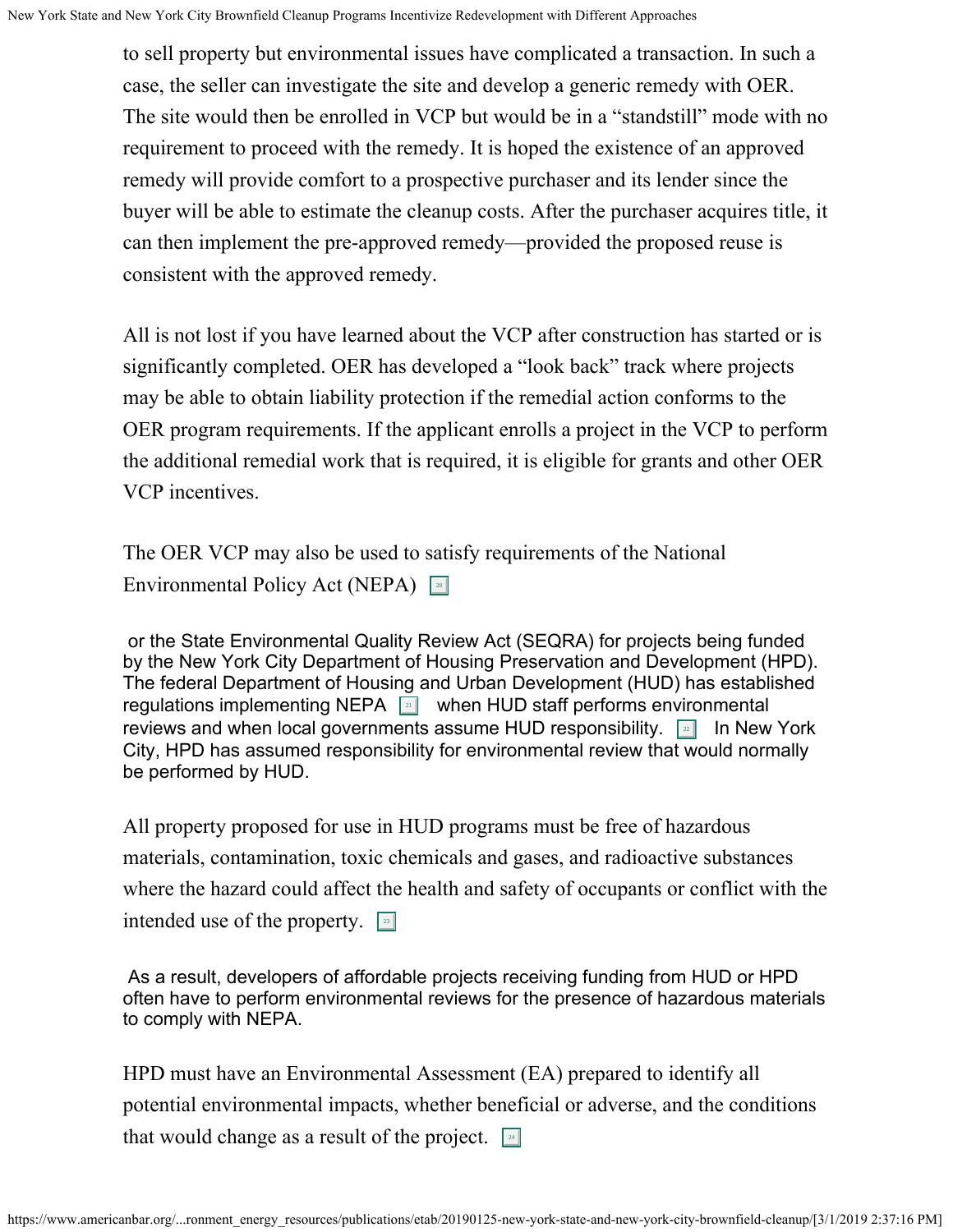Environmental reviews are generally conducted for new construction, major rehabilitation, leasing, acquisition and change in use under a range of HUD programs. The most common programs for which HPD performs environmental reviews are HUD's HOME Investment Partnership Program (HOME) and the Neighborhood Stabilization Program (NSP). HPD utilizes federal HOME funds to finance the construction of new homes and rehabilitation of existing housing, including vacant and occupied single room occupancy buildings (SROs), small homes (buildings with fewer than 12 units), and multifamily buildings. The reviews must be completed before the release of funds and acquisition of property.

The developer will be required to conduct a Phase 1 review. If the Phase 1 identifies Recognized Environmental Conditions (RECs), the developer will have to propose a Phase 2 work plan for approval by the New York City Department of Environmental Protection (DEP). Note that sometimes HUD or HPD may disagree with the Phase 1 findings and require a Phase 2 even if the Phase 1 review did not identify RECs. If the investigation confirms the presence of contamination above applicable levels, the developer will need a remedial action plan (RAP) for review and approval by the DEP.

The existence of an approved RAP enables HPD to issue a Notice of Finding of No Significant Impact (FONSI) certifying that the project will not have a significant impact on the environment and therefore will not require preparation of an environmental impact statement (EIS). HPD will then also issue notice of intent to request a release of funds (NOI/RROF). The developer would normally implement the RAP and submit a remedial action report to the DEP for final approval.

The DEP approval will simply confirm that the developer has satisfactorily completed the RAP. The certification will not confer any liability protection under CERCLA or the state Environmental Conservation Law (ECL), nor provide contribution protection. Moreover, the HPD funding often does not cover remediation costs, which can create a funding gap for a project that already has very tight margins.

When facing the prospect of implementing a remedial action, developers should consider enrolling the project in the NYC VCP. Developers can enter the VCP even after the DEP has approved a RAP. Frequently, all that a developer will have to do is convert the DEP-approved RAP into the template form used by OER. This is because OER has adopted the NYSDEC's remedial program regulations.  $\boxed{\phantom{2}5}$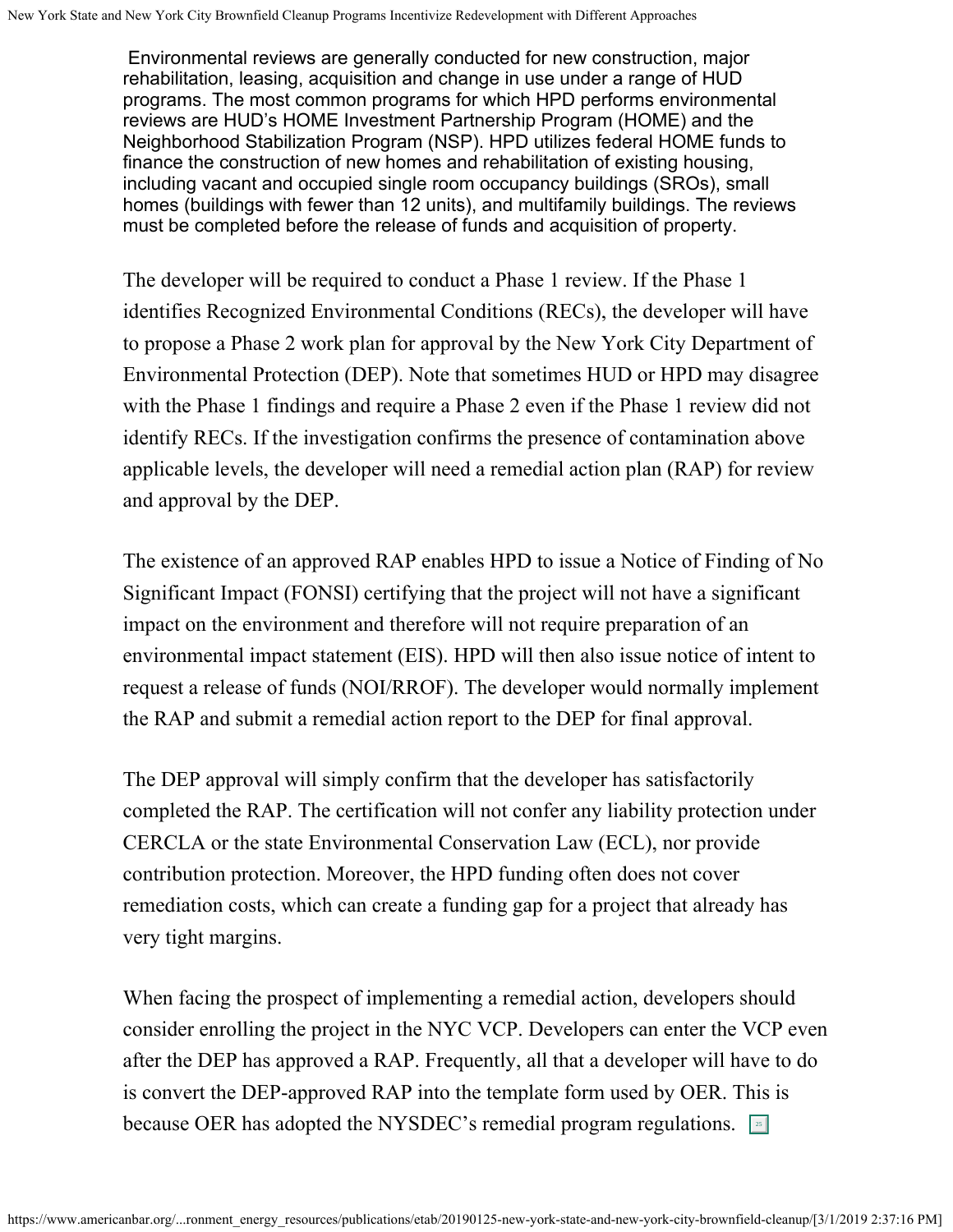# **New York City E-Designation Program**

OER also administers the E-designation program,  $\boxed{\bullet}$ 

which began as a land use program but has evolved into an important source of cleanup obligations in New York City. An E-designation is a NYC zoning map designation that indicates the presence of an environmental requirement pertaining to potential hazardous materials contamination, window/wall noise attenuation, or air quality impacts on a particular tax lot. The E-designation is assigned to property lots as part of a zoning action under the City Environmental Quality Review (CEQR) Act. If the CEQR review process indicates that development on a property may be adversely affected by noise, air emissions, or hazardous materials, then the lead agency may assign an E-designation on the property lot to ensure that the Edesignation requirements are satisfied prior to or during a new development or new use of the property. **27** 

A hazardous materials (HazMat) E-designation may be assigned for a variety of reasons including that the property contained:

- Incinerators;  $\circ$
- Underground and/or above ground storage tanks;  $\overline{O}$
- Active solid waste landfills;  $\circ$
- Permitted hazardous waste management facilities;  $\overline{O}$
- Inactive hazardous waste facilities;  $\overline{O}$
- Suspected hazardous waste sites;  $\circ$
- Hazardous substance spill locations;  $\circ$
- Areas known to contain fill material;  $\overline{O}$
- Petroleum spill locations; and  $\circ$
- Any past use identified in Appendix A to the CEQR Technical Manual.  $\overline{O}$ 28 28

The Department of Building (DOB) incorporates the E-designations in its Building Information System (BIS). The DOB examiner cannot issue a building permit for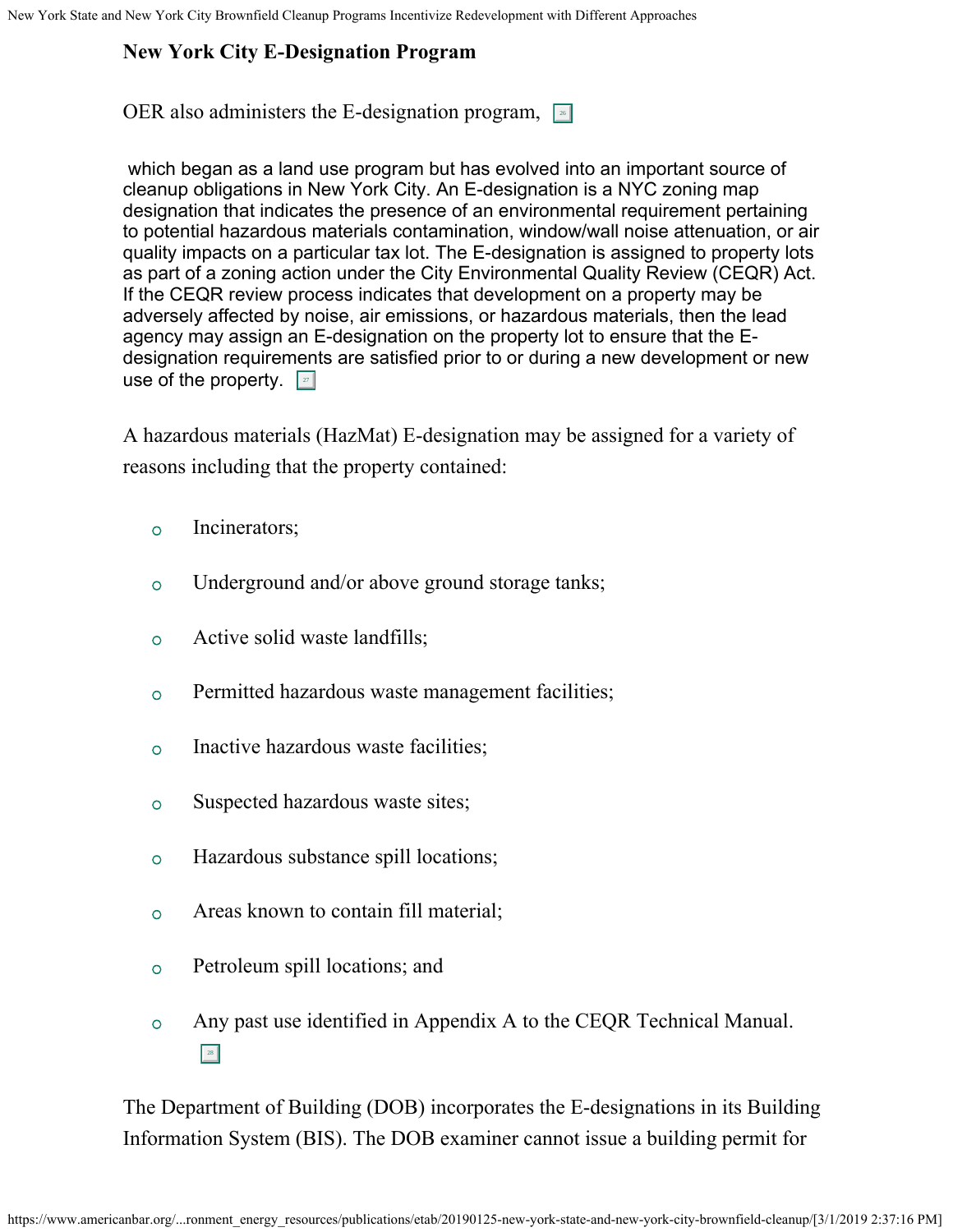new development, changes of use, enlargements or certain other alterations to existing structures until DOB receives either a Notice to Proceed (NTP) or Notice of No Objection (NNO) from OER.

To obtain an NTP from OER for a HazMat E-Designation, the applicant usually has to submit a Phase 1 environmental site assessment. If RECs are identified, a Phase 2 work plan is also required. After implementing the Phase 2 report, OER will determine if a RAP is required. If OER determines that a RAP is not required, OER will issue a notice of no objection to the DOB. [◉] OER may issue NNOs for actions that do not raise potential exposure to hazardous materials, or air quality or noise impacts. Indeed, approximately 50 percent of the E-designation projects OER reviews result in NNOs. If OER determines a RAP is required, the applicant must submit an acceptable RAP before OER will issue an NTP.

When the applicant wants to obtain a certificate of occupancy from DOB, it must obtain a Notice of Satisfaction (NOS) from OER demonstrating that the applicant has complied with OER requirements. To obtain the NOS, the applicant must submit a remedial closure report after completion of the RAP. In issuing an NOS, OER may require the execution of a declaration of covenants and restrictions by the title holder for the tax lot(s) subject to the E-designation or the Environmental Restrictive Declaration, which shall be recorded against the property prior to the issuance of a NOS.  $\boxed{\phantom{1}}$ 

OER is now requiring all projects in the VCP and E programs that have an active sub-slab depressurization system (SSDS) to manage soil vapor to record a deed restriction as part of OER approval that the site remedy has been completed. This deed restriction provides notice to a future buyer that it will be required to operate an active SSDS system and report annually to OER that it continues to perform as intended.

If an applicant wants to remove a Haz-Mat E-designation from the property and not have to record a Declaration of Covenants and Restrictions, it would have to achieve Track 1 (unrestricted) or Track 2 residential soil standards without an active remedial system. 2

OER has removed E-designations on 100 projects to date.

Parties can also comply with or remove the E-designation by enrolling the site in the state BCP as well as the NYC VCP. It is important to note that when lots with an E-designation are merged or subdivided, the E-designation will apply to all portions of the merged lot or to each subdivided lot. Because remediation done under the E-designation program is not eligible for the state hazardous waste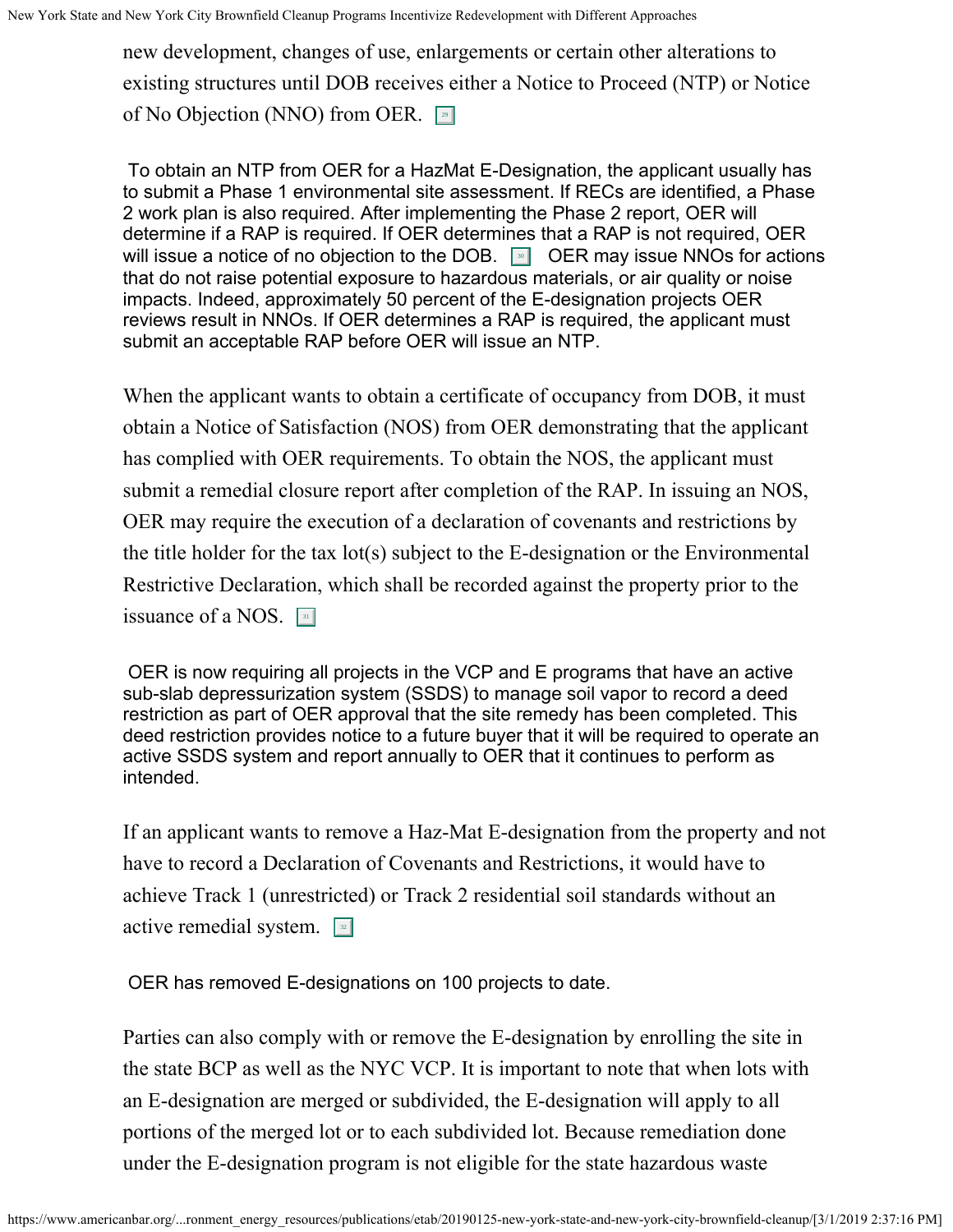program fee, developers of sites with HazMat E-designations should consider enrolling the site in the VCP.  $\Box$ 

A similar approach is used for Restrictive Declarations (RD) that impose an institutional control against a property to ensure that environmental mitigation or requirements that were imposed as a condition of a land use approval are implemented. The RD runs with the land so that it binds current and future owners to comply with certain investigative and remedial requirements that may be required by OER.

Historically, RDs were used when private applicants who owned or controlled a property sought a rezoning or other action under section 11-15 of the Zoning Resolution of the City of New York. This proved to be a cumbersome process because all parties with an interest in an affected property, including lenders, had to execute an RD. Moreover, the DEP and a city agency approving the discretionary action had to expend resources reviewing the RD.

An amendment to the Zoning Resolution authorized lead agencies to assign Edesignations for any actions, including those sought by private applicants, such as rezoning, special permits or variances. The E-designation can be imposed based on visual or historical documentation for lots not under the ownership or control of the person seeking the zoning amendment or zoning action. When the applicant owns or controls the lots, a Phase 1 may be required.  $\boxed{\phantom{a}^*}$ 

Because of the zoning resolution amendments, RDs will no longer be used to impose environmental conditions on properties. However, owners and developers have to comply with existing RDs.

#### **Hazardous Waste Program Fee Waiver**

Urban fill material often contains metals and other contaminants that are unrelated to any on-site spills but are associated with the source of the fill material (e.g., coal ash). New York State law imposes a program fee on parties that generate and dispose of hazardous waste, so

which can be substantial, running into the hundreds of thousands of dollars. The program fee is in addition to the costs for disposing of the hazardous fill material.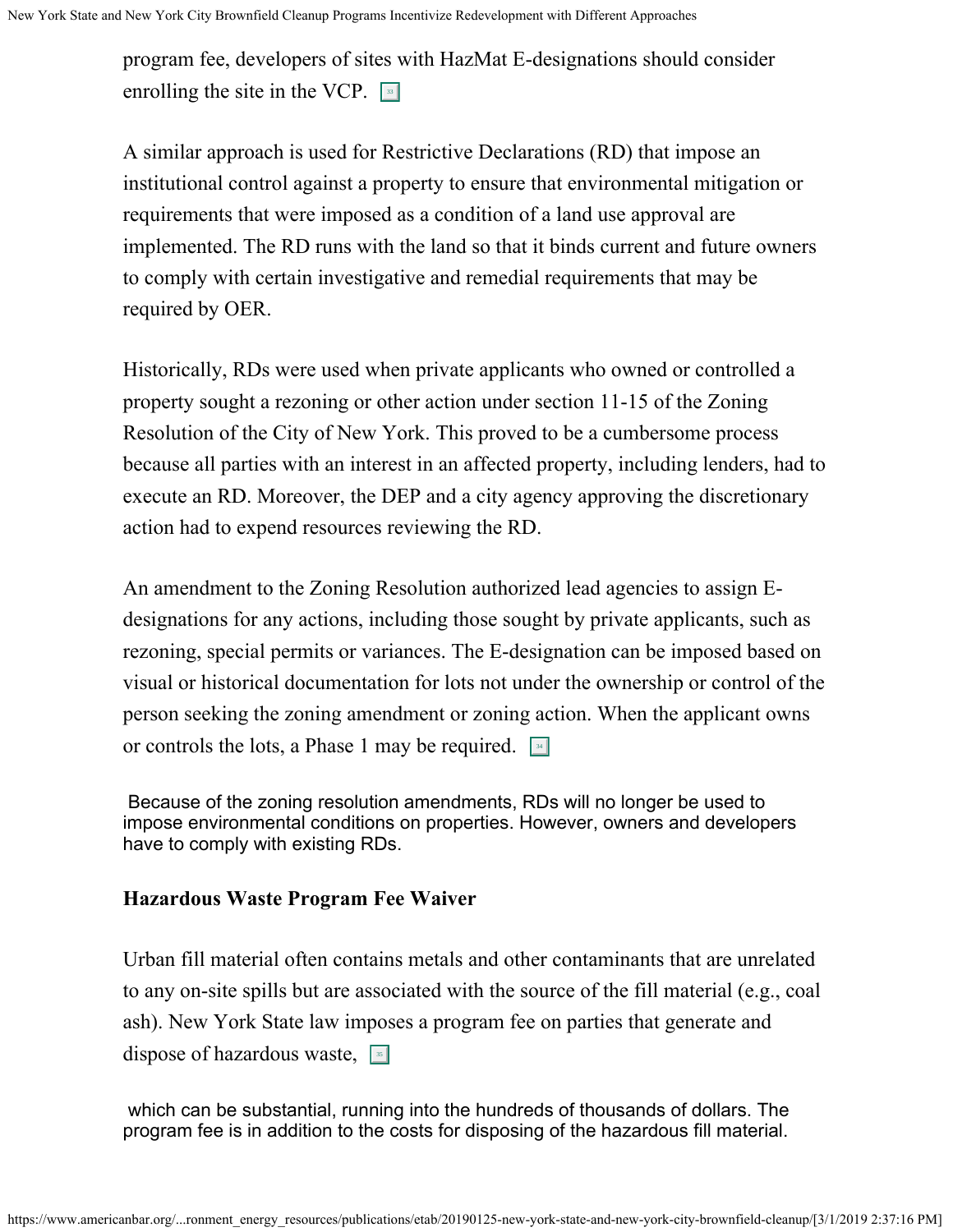The hazardous waste program fee was intended to incentivize manufacturers to reduce the use of hazardous substances in their operations. However, the NYSDEC has applied the fees to parties that have excavated contaminated urban fill material that qualifies as hazardous waste. While there was an exemption for cleanups conducted under the state superfund program or the BCP, many development projects excavating fill material had not enrolled in any NYSDEC remedial programs when they learned the soil had to be managed as hazardous waste since they thought the site was not contaminated. As a result, they unexpectedly found themselves having to pay a significant program fee.

Over the years, the New York legislature has adopted waivers from the hazardous waste program fee for hazardous wastes generated as a result of cleanups implemented under one of NYSDEC's remedial programs. [36]

The 2015 BCP amendments extend the hazardous waste program fee waiver for waste generated in connection with cleanups enrolled in the OER VCP. However, the hazardous waste program fee waiver does not apply to sites generating hazardous waste as part of cleanups to comply with the E-designation program.

#### **Conclusion**

End Notes

The tax credits available under the BCP have not only been a powerful incentive for redeveloping brownfield sites that have been idle for decades but are also popular with affordable developers. Because change has been a constant feature of the BCP, it is important for applicants to select environmental consultants and counsel who are familiar with the NYSDEC's evolving BCP policies as well as to be prepared for the remedial process to take longer than originally contemplated. The NYSDEC is currently in the process of substantially revising its BCP regulations. The revised regulations are anticipated to be proposed in early 2019.

In contrast, the OER VCP is perhaps the nimblest remedial program in the country. The OER staff is very responsive to the needs of applicants and the program is suitable for projects with tight construction schedules and to obtain regulatory signoff to facilitate financing.

#### End Notes

 $\overline{\phantom{a}}$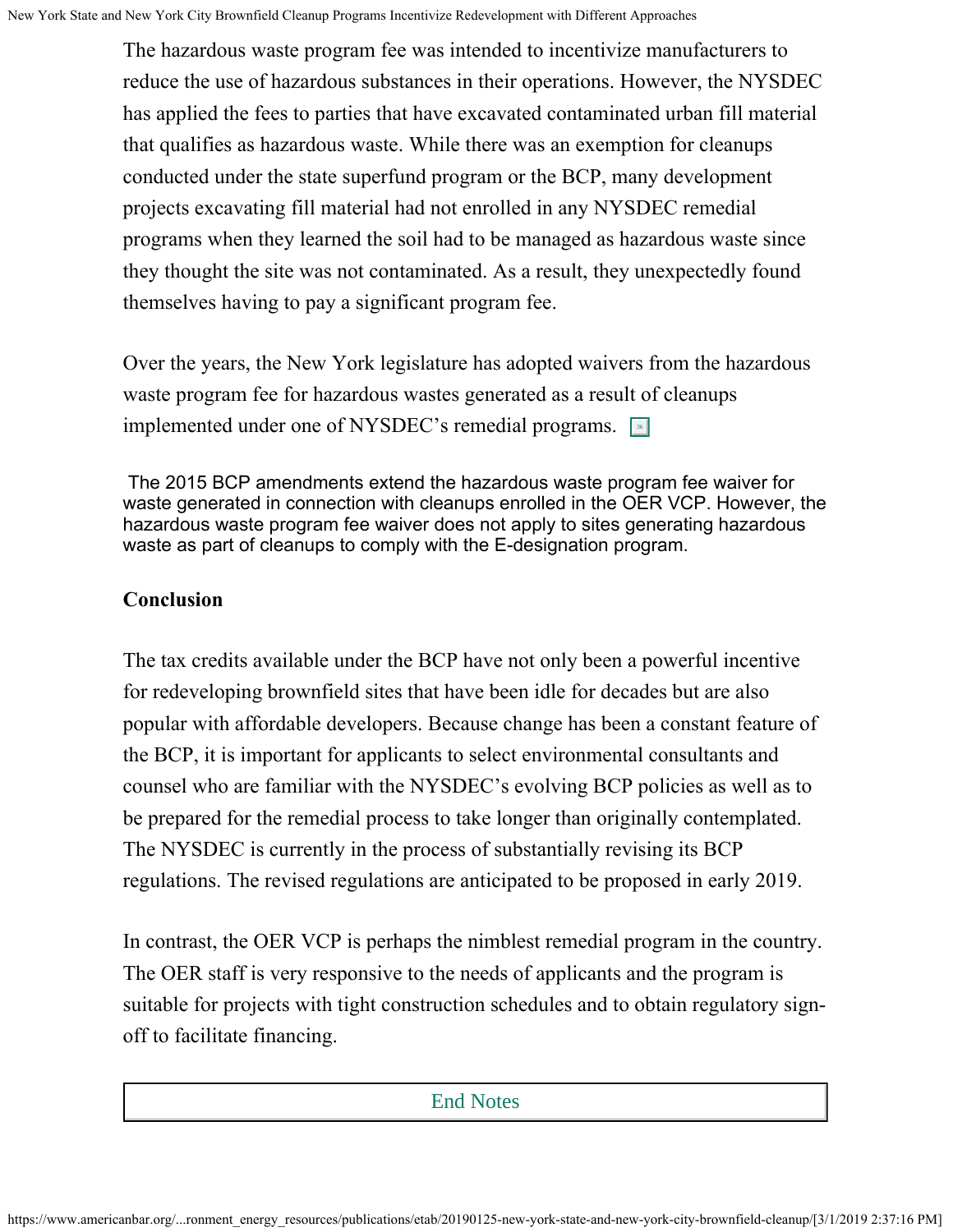- 1. ECL §§ 27-1401 et seq.
- 2. The tangible property tax credits are based on the value of the improvements that are constructed on the brownfield site, subject to certain caps. The site preparation tax credit is a percentage of the cleanup costs, which vary depending on the cleanup standard that is achieved. A more detailed explanation of the tax credits is discussed later in the article.
- 3. ECL § 27-1405(1)(b). New York does not have a bona fide prospective purchaser defense. However, parties that would qualify for the federal bona fide defenses will be considered "volunteers" for purposes of the BCP.
- 4. ECL § 27-1405(1)(b).
- 5. Any parcel to be added to the BCP site has to meet the definition of a brownfield site.
- 6. In such a situation, the new parcel would be enrolled under BCP Version 3 even if the current site is accepted into BCP Version 2.
- 7. ECL § 27-1421(1).
- 8. For BCP sites involving manufacturing projects, the QTP cap is \$45MM and the cap is based on six times the SPC cost.
- 9. An En-Zone is a census tract with a poverty rate of at least 20 percent and an unemployment rate of at least one and one-quarter times the statewide unemployment rate based on the most recent five-year American Community Survey (ACS) or areas with a poverty rate of at least two times the poverty rate for the county in which the areas are located based on the most recent five-year ACS.
- 10. The NY legislature tasked the NYSDEC with developing a definition of "underutilized." The NYSDEC proposed a definition that was extremely narrow and inconsistent with how that term is commonly interpreted in other state and federal programs, including in other New York state programs. Not surprisingly, the overwhelming number of comments submitted to the NYSDEC were highly critical. The agency retained what the author feels is an unnatural interpretation of the plain meaning of the term when it published the final definition. *See* 6 NYCRR 375-3.2(l).
- 11. Applicants accepted into BCP Versions 1 and 2 were eligible to receive two additional types of tax credits: (1) credits against eligible real property taxes based on the number of jobs at a brownfield site and (2) environmental remediation insurance credits. These two credits are no longer available for BCP Version 3 sites. However, applicants and purchasers of grandfathered sites can still claim these tax credits.
- 12. 43 Rules of the City of New York §§ 1401 et seq. (RCNY).
- 13. 43 RCNY § 1402(uu).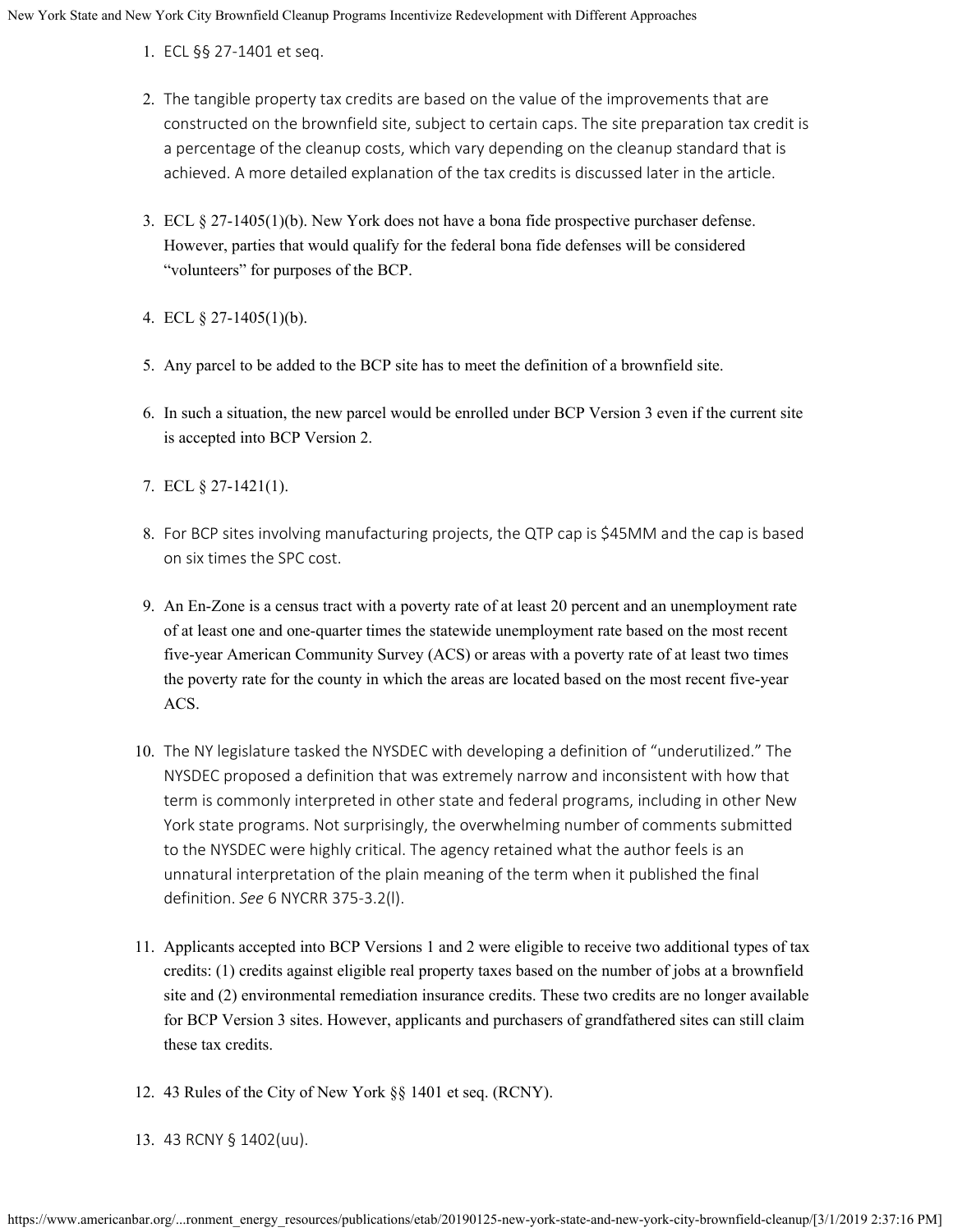14. 43 RCNY § 1408.

- 15. 43 RCNY §§ 1428–1434. More information about the NYC VCP is available at <http://www.nyc.gov/html/oer/html/voluntary-cleanup-program/vcp.shtml>.
- 16. 43 RCNY §§ 1415–1423. More information about the BIG program is available at <http://www.nyc.gov/html/oer/html/brownfield-incentive-grants/grant-types.shtml>.
- 17. *See* Larry Schnapf, *Environmental Laws Affecting Commercial Leasing Transactions—The Federal Law,* N.Y. St. Bus. J. (May 2015) p. 38.
- 18. 43 RCNY §§ 1450.
- 19. 6 N.Y.C.R.R. § 375-6.8.
- 20. 42 U.S.C. §§ 4321 et seq.
- 21. 24 C.F.R. pt. 50.
- 22. 24 C.F.R. pt. 58.
- 23. *See* 24 C.F.R. pts. 50.3(i), 58.5(i)(2).
- 24. 24 C.F.R. 58.40(b).
- 25. 6 NYCRR Part. 375.
- 26. 15 RCNY §§ 24-02 et seq. The "E" rules are authorized by § 1403 of the New York City Charter and § 11-15 of the Zoning Resolution of the City of New York.
- 27. The "E" requirements for individual properties are available at <http://www.nyc.gov/html/oer/html/e-designation/ceqr-documents.shtml>.
- 28. 15 RCNY § 24-04.
- 29. Approximately 80 percent of E-designation sites receive NNOs.
- 30. 15 RCNY § 24-06.
- 31. 15 RCNY § 24-07.
- 32. 15 RCNY § 24-08.
- 33. Information about NYC sites qualifying for the hazardous waste program fee is available at <http://www.nyc.gov/html/oer/html/voluntary-cleanup-program/hazardous-waste.shtml>.
- 34. 15 RCNY § 24-04.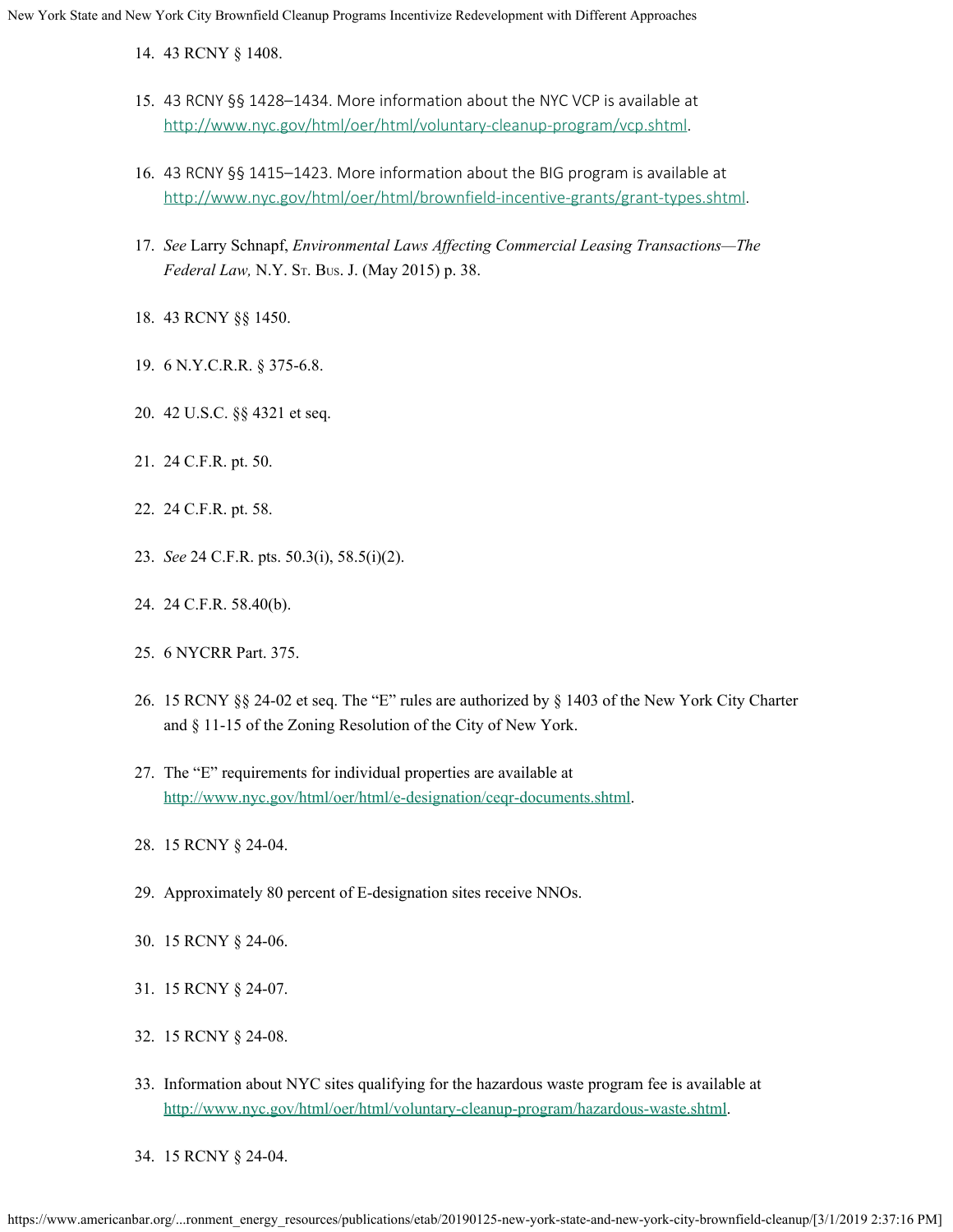New York State and New York City Brownfield Cleanup Programs Incentivize Redevelopment with Different Approaches

35. ECL § 72-402.

36. ECL § 72-402.

#### Authors

 $\overline{\phantom{a}}$ 

#### **Larry Schnapf**

Authors

*Published: January 25, 2019*

**Larry Schnapf** *is with Schnapf LLC in New York, New York.*

| <b>ABA Resources</b>                   | <b>The ABA</b>             | <b>Connect</b>                 |
|----------------------------------------|----------------------------|--------------------------------|
| <b>ABA</b> Journal                     | About the ABA              | Contact Us                     |
| ABA-Approved Law Schools               | <b>ABA</b> Member Benefits | <b>Contact Media Relations</b> |
| Law School Accreditation               | Office of the President    | Web Staff Portal               |
| <b>Bar Services</b>                    | <b>ABA</b> Newsroom        | <b>Website Feedback</b>        |
| Legal Resources for the Public         | Join the ABA               |                                |
| <b>ABA Career Center</b>               |                            |                                |
| Model Rules of Professional<br>Conduct |                            |                                |
|                                        |                            |                                |
|                                        |                            |                                |
| Terms of Use                           | Code of Conduct            | Privacy Policy                 |
| Your California Privacy Rights         | Copyright & IP Policy      | Advertising & Sponsorship      |

https://www.americanbar.org/...ronment\_energy\_resources/publications/etab/20190125-new-york-state-and-new-york-city-brownfield-cleanup/[3/1/2019 2:37:16 PM]